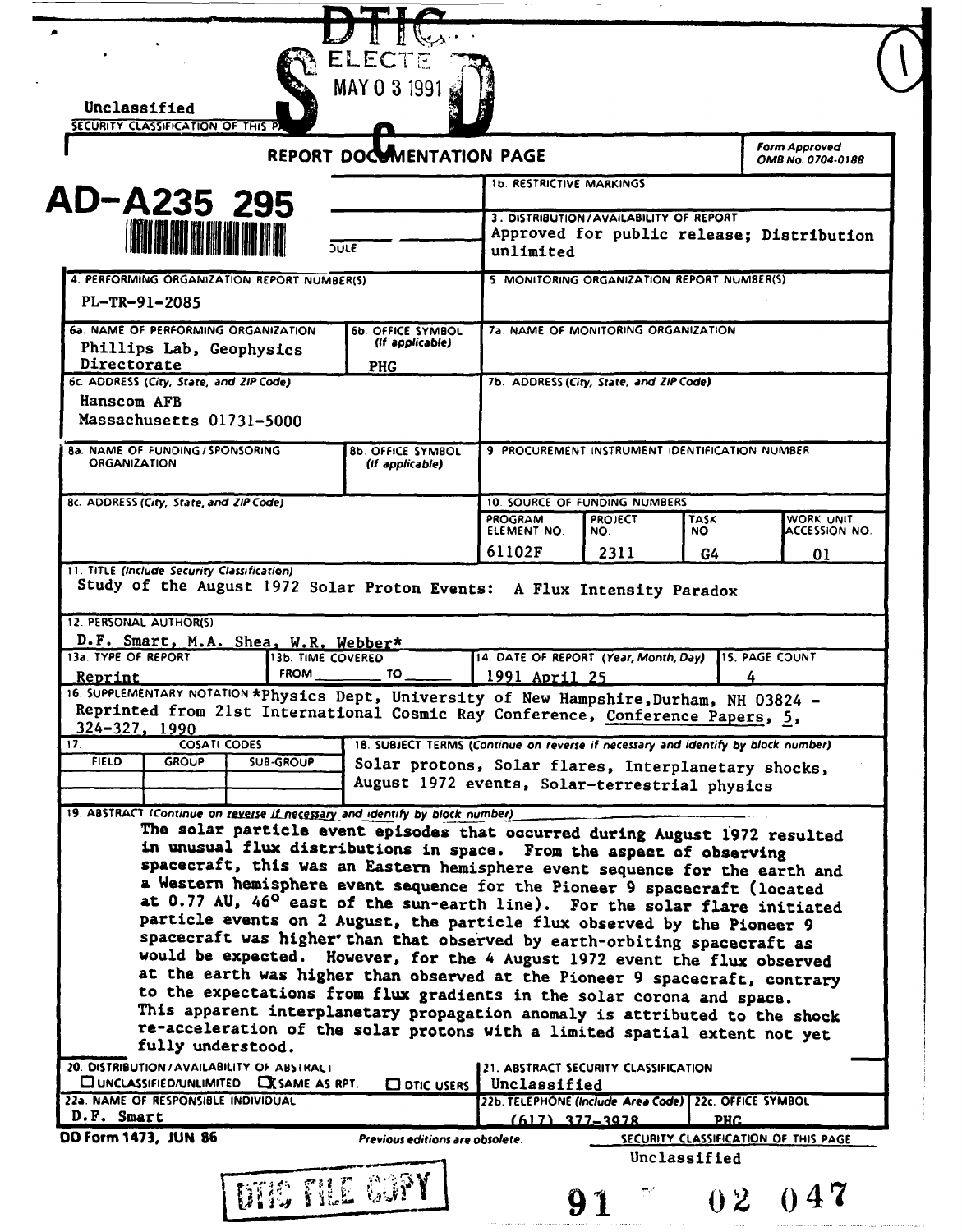| PL-TR-91-2085                                                                                                         |                                        |
|-----------------------------------------------------------------------------------------------------------------------|----------------------------------------|
| Reprint from 21st International Cosmic Ray Conference, Conference Papers, 5, 324-327, 1990.                           |                                        |
|                                                                                                                       | Addension For                          |
|                                                                                                                       | NTIS GRAWI                             |
| THE AUGUST 1972 SOLAR PROTON EVENTS:<br>STUDY OF<br>A FLUX INTENSITY PARADOX                                          | DTIC TAB<br>Unannowneed<br>Justifican! |
| D. F. Smart, M. A. Shea and W. R. Webber <sup>+</sup>                                                                 | By.<br>Distrite                        |
| Geophysics Laboratory, Hanscom AFB, Bedford, MA 01731<br><sup>+</sup> Physics Department, University of New Hampshire | USA AVAITABLE                          |
| Durham, New Hampshire 03824<br>USA                                                                                    | land in<br>1.35<br>Jist<br>Special     |
| الايون<br>الكتوني <sub>ونون</sub><br>Abstract                                                                         |                                        |

The solar particle event episodes that occurred during August **1972** resulted in unusual flux distributions in space. From the aspect of observing spacecraft, this was an Eastern hemisphere event sequence for the earth and a Western hemisphere event sequence for the Pioneer **9** spacecraft (located at **0.77 AU,** 460 east of the sun-earth line). For the solar flare initiated particle events on 2 August, the particle flux observed **by** the Pioneer **9** spacecraft was higher'than that observed **by** earth-orbiting spacecraft as would be expected. However, for the 4 August **1972** event the flux observed at the earth was higher than observed at the Pioneer **9** spacecraft, contrary to the expectations from flux gradients in the solar corona and space. This apparent interplanetary propagation anomaly is attributed to the shock re-acceleration of the solar protons with a limited spatial extent not yet fully understood.

Background. The "classical" or expected characteristics of solar particle events near one **AU** is that an observer who is connected via the interplanetary magnetic field line to the heliographic location of the flaring region will generally observe the maximum possible particle intensity. **An** observer whose interplanetary magnetic field connection is at some other heliocentric location would observe a flux that has been atenuated **by** propagation through the coronal gradient between the flare position and the foot point of the Archimedean spiral path from the sun to the detection position in space. In terms of an observation location near **I AU** in space, positions east (in the sense of the solar rotation) of the heliolongitude of the flare site generally observe more flux than positions west of the solar flare site.

The Circumstances in August **1972.** Having described the normal or expected situation, we will now describe the circumstances leading to the flux paradox that occurred in August **1972.** The solar active region was located at eastern heliographic longitudes, so from the aspect of the earth this was an eastern hemisphere event sequence. During this time the Pioneer **9** spacecraft was at **0.77 AU,** 460 east of the sun-earth line, so from the aspect of the Pioneer **9** spacecraft this was a western hemisphere solar flareevent sequence.

There were four major solar flares that all had the classical characteristics associated with the ceneration of major-intemplanetary-shocks and prov ton acceleration into the interplanetary medium. At the position of Pioneer **9** there were four distinct interplanetary shocks, one associated with each **solar** flare. At the position of the earth, there also were four **dis-**

 $\mathbf{1}$ 

**91 5 02 047**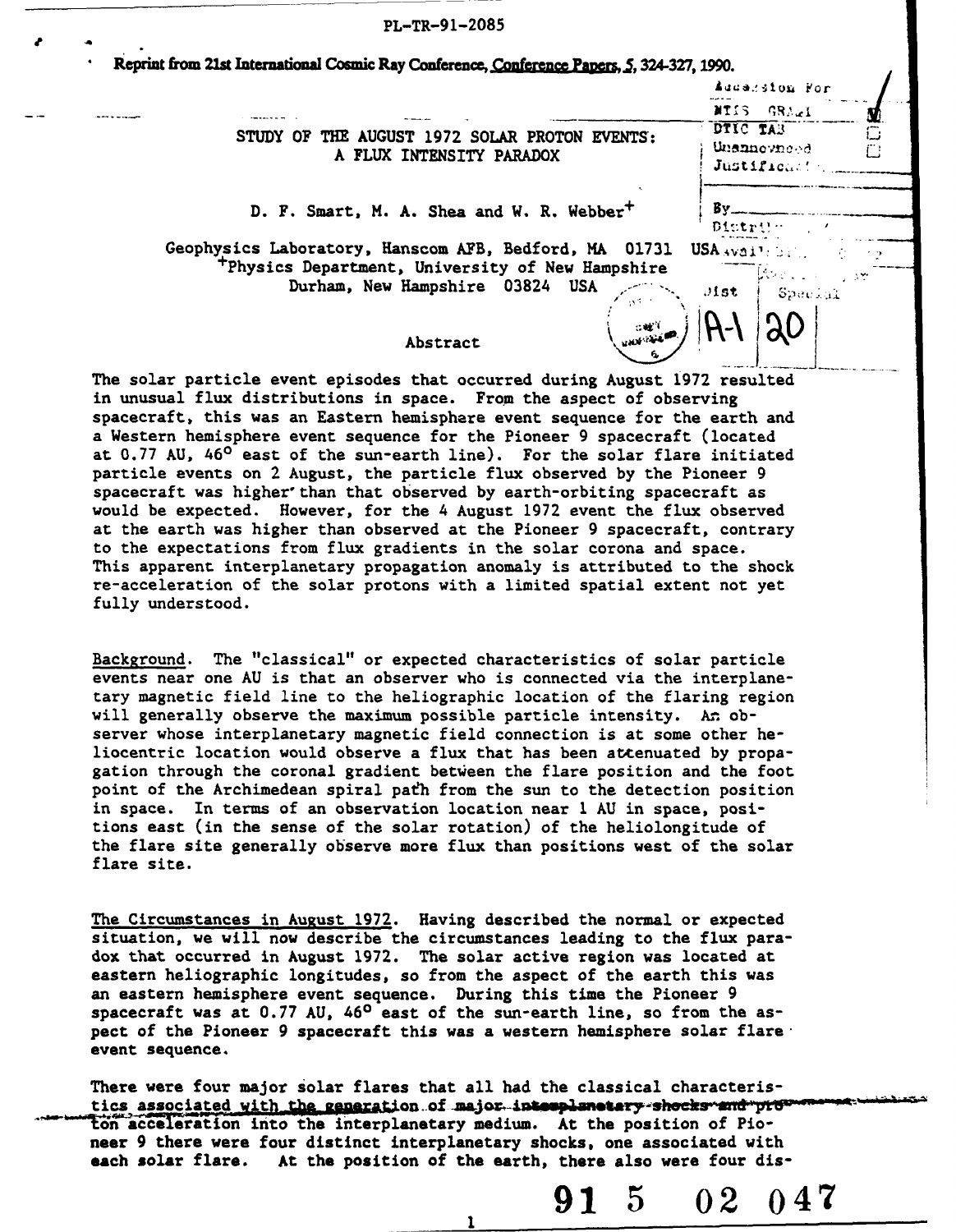ever, at the more distant position of the Pioneer **10** spacecraft (2.2 **AU, ESP** -45<sup>0</sup>) only three shock sequences can be identified; this is now recog-<br>nized as a natural consequence of one shock overtaking another. We have nized as a natural consequence of one shock overtaking another. listed the speed of each shock in the form of a blast wave equation (Smart and Shea, **1985)** in Table **1.**

|   | Solar Flare Type II                           | Equation |                    |                                         | detection time   |  |
|---|-----------------------------------------------|----------|--------------------|-----------------------------------------|------------------|--|
|   | 2 Aug 13N 36E 0324 $V = 516 \text{ r}^{-0.5}$ |          |                    | 3 Aug 0440 ( P9)<br>6 Aug 1520 (P10)    | 4 Aug 0119 (E)   |  |
|   | 2 Aug 13N 28E 2040 $V = 623 \text{ r}^{-0.5}$ |          |                    | 3 Aug 1117 ( P9)<br>6 Aug 2230* (P10)   | 4 Aug 0221 $(E)$ |  |
|   | 4 Aug 15N 9E 0621 $V = 1275 \text{ r}^{-0.5}$ |          |                    | 4 Aug 2323 ( P9)<br>6 Aug $2230*$ (P10) | 4 Aug 2054 $(E)$ |  |
|   | 7 Aug 14N 38W 1519                            |          | $V = 549 r^{-0.5}$ | 9 Aug 0707 ( P9)<br>13 Aug 2054 (P10)   | 8 Aug 2354 (E)   |  |
| ∗ | Shocks have merged                            |          |                    |                                         |                  |  |

## MAJOR **EVENTS** DURING 2 TO **8 AUGUST 1972**

The particles initially observed **by** Pioneer **9,** and much later at the earth, were generated **by** a solar flare on 2 August at 0324 **UT** at a heliographic longitude of **360** east of the sun-earth line, (the second flare on 2 August at 2040 UT would be classified as a contributor to the flux released by the first solar flare). The particle flux observed by the Pioneer 9 spacecraft was larger than the flux observed at the earth as would be expected from coronal propagation and gradient arguments. The solar proton time-intensity history of early August 1972 is shown in Figure **1.** At the position of the earth the time-intensity flux profile is exactly as would be expected from a solar flare event east of the sun-earth line. The major particle event observed at the earth on 4 August was generated by a solar flare at 0621 UT, **90** east of the sun-earth line. From the aspect of the earth this is an eastern hemisphere event but near central meridian. From the aspect of Pioneer 9 this is a western hemisphere event **370** west of the sun-Pioneer 9 line.

Discussion. It is the opinion of these authors that the 4 August 1972 solar particle flux profile observed at the earth is the result of a sequence of unique and unusual occurrences: the result of a large injection of solar particles into a region of space where the converging interplanetary shock structures re-accelerated what was a substantial solar particle population into an extraordinary solar particle population.

The effects of shock acceleration can **be** seen in the Pioneer **9** data on **3** August shown **by** the flux level before and after the shock arrival at this spacecraft. In this case, the flux level increased approximately a factor of three. This is typical for strong shocks and has been observed many times. الموسيقين التركيب والتي الموقع المتوجه وتواجه الموسيقين التداوسا وبالم المتوجب الأوليات الواديا وموارسا ومداولتين السيراني

2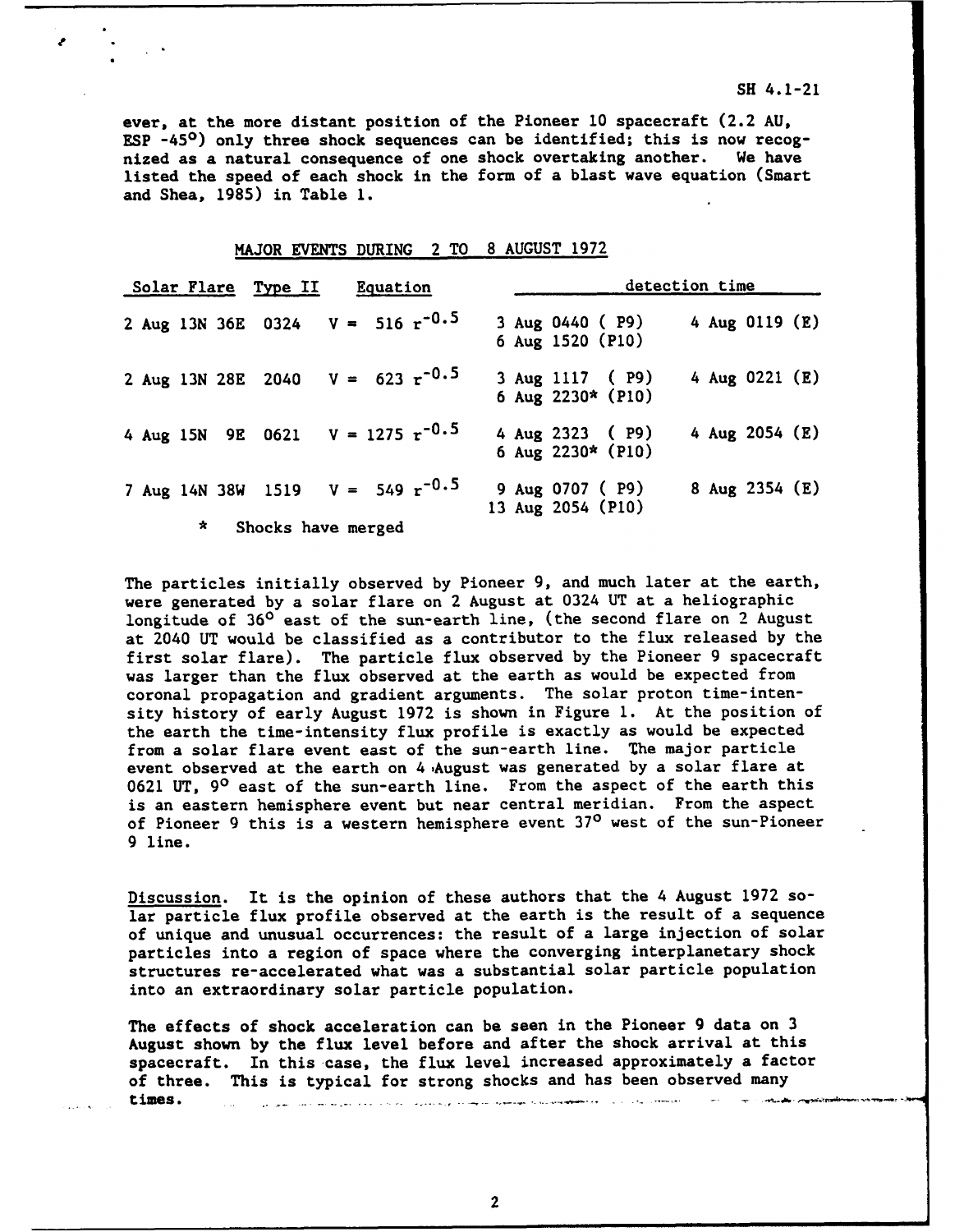At the position of the earth on 4 August, just prior to the solar flare at **0619 UT,** two geomagnetic sudden commencements were recorded at the earth indicative of the passage of solar-generated shock waves from the flares on 2 August. When the flare of 4 August occurred at **0613 UT,** the initial pair of interplanetary shocks had just passed the earth leaving the. earth enveloped between the first shock ensemble and the much faster and more powerful shock generated **by** the 4 August flare. While the earth was enveloped between these two powerful converging shocks the flux observed at the earth was higher than that observed **by** Pioneer **9.** This is the time of the particle flux paradox. The position in space that should be "well connected" to the solar flare location does not observe the largest solar particle flux. The position in space (in this case the earth) that observes the largest particle flux is to the west (in the sense of the solar rotation) of a radial from the solar flare location. This case of the spatial location west of the flare radial location observing the largest flux during a particleshock phenomenon is an extreme example of the more general case investigated **by** Sarris et al. **(1985)** in the more distant heliosphere. Also Cane et al. **(1988)** have noted that for strong shocks, the largest observed fluxes are at positions west of the flare radial.

The time period when the earth was between the converging powerful interplanetary shocks is the time of the particle flux paradox and is the only time when there is anything extraordinary about the observed particle flux. During this time the earth observed particle flux was unusually high and had an extraordinarily hard spectra. This time period, from about **06 UT** to about 24 **UT** on 4 August, is illustrated **by** the shaded portion of Figure **1.** It is noted that the shock-acceleration phenomena that occurred during this time interval was sufficient to increase the maximum energy of the ions to several GeV and generate a ground-level event observable at high latitudes **by** cosmic ray neutron monitors.

After the converging interplanetary shock structure had passed the earth, the particle flux paradox ended, and the time-intensity profiles observed at both Pioneer **9** and the earth returned to classical behavior. The flux at Pioneer **9** (closer to the sun and "well connected" to the region of the solar flare) now exceeds the fldx observed at the earth as would be expected from theory. The time intensity profiles now match very well the results expected from our proton prediction models. These observations also suggest that these unusually large flux events that are the result of shock acceleration of the ambient particle population can be limited in time and spatial extent.

In using the 4 August **1972** event to study major particle fluxes and worst case scenarios the question is often asked "Should an adjustment be made from the observed flux and fluence to a "worst case model" **by** invoking coronal gradients?". The argument for doing this is that the solar flare did not occur at the most favorable propagation location for measurements at the earth, and perhaps if this flare had been on the western hemisphere of the sun at a heliographic longitude of about **600** an even larger flux might have been observed at the earth. We will argue that the 4 August **1972** event is an example of interplanetary acceleration modifying the initial injection population of solar particles. **A** comparison of the particle flux measured **by** the Pioneer **9** spacecraft definitely does not .support the "flux adjustment" hypothesis: The Pioneer 9 proton flux data<sup>----</sup>. on 4 August are definitely lower than the flux data obtained at the earth even though Pioneer **9** should **be** "well connected" to the solar flare and is

**3**